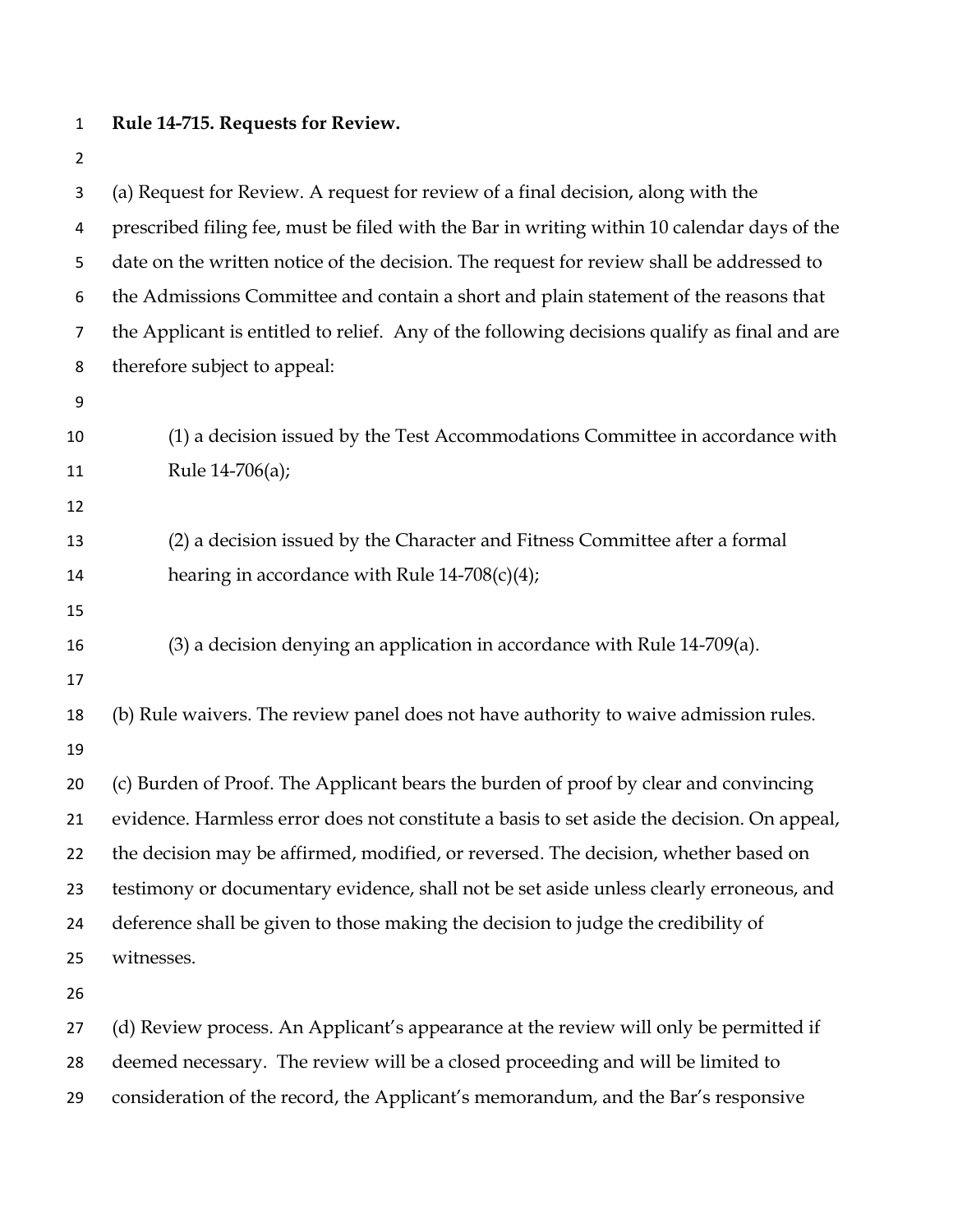memorandum, if any. Requests for review setting forth common issues may be consolidated in whole or in part. After the completion of the review, a written decision shall be issued.

 (1) Payment of Transcript. An Applicant appealing a decision of the Character and Fitness Committee issued after a formal hearing is responsible for paying for and submitting a duly certified copy of the transcript of the formal hearing proceedings or other electronic record copy made by means acceptable in the courts of Utah.

 (2) Memoranda. After filing a written request for review, an Applicant must file a written memorandum citing to the record to show that the evidence does not support the decision. The issues in the memorandum must be limited to matters contained in the record. The review panel will not consider issues raised for the first time in the request for review. The memorandum must be filed within 30 calendar days of the filing of the request for review. The Bar may file a response, but no reply memorandum will be permitted.

 (e) Supreme Court appeal. Within 30 calendar days of the date on the panel's written decision, the Applicant may appeal to the Supreme Court by filing a notice of appeal with the clerk of the Supreme Court and serving a copy upon the General Counsel for the Bar. At the time of filing the notice of appeal, the Applicant shall pay the prescribed filing fee to the clerk of the Supreme Court. The clerk will not accept a notice of appeal unless the filing fee is paid.

 (1) Record of proceedings. A record of the proceedings shall be prepared by the Bar and shall be filed with the clerk of the Supreme Court within 21 calendar days following the filing of the notice of appeal.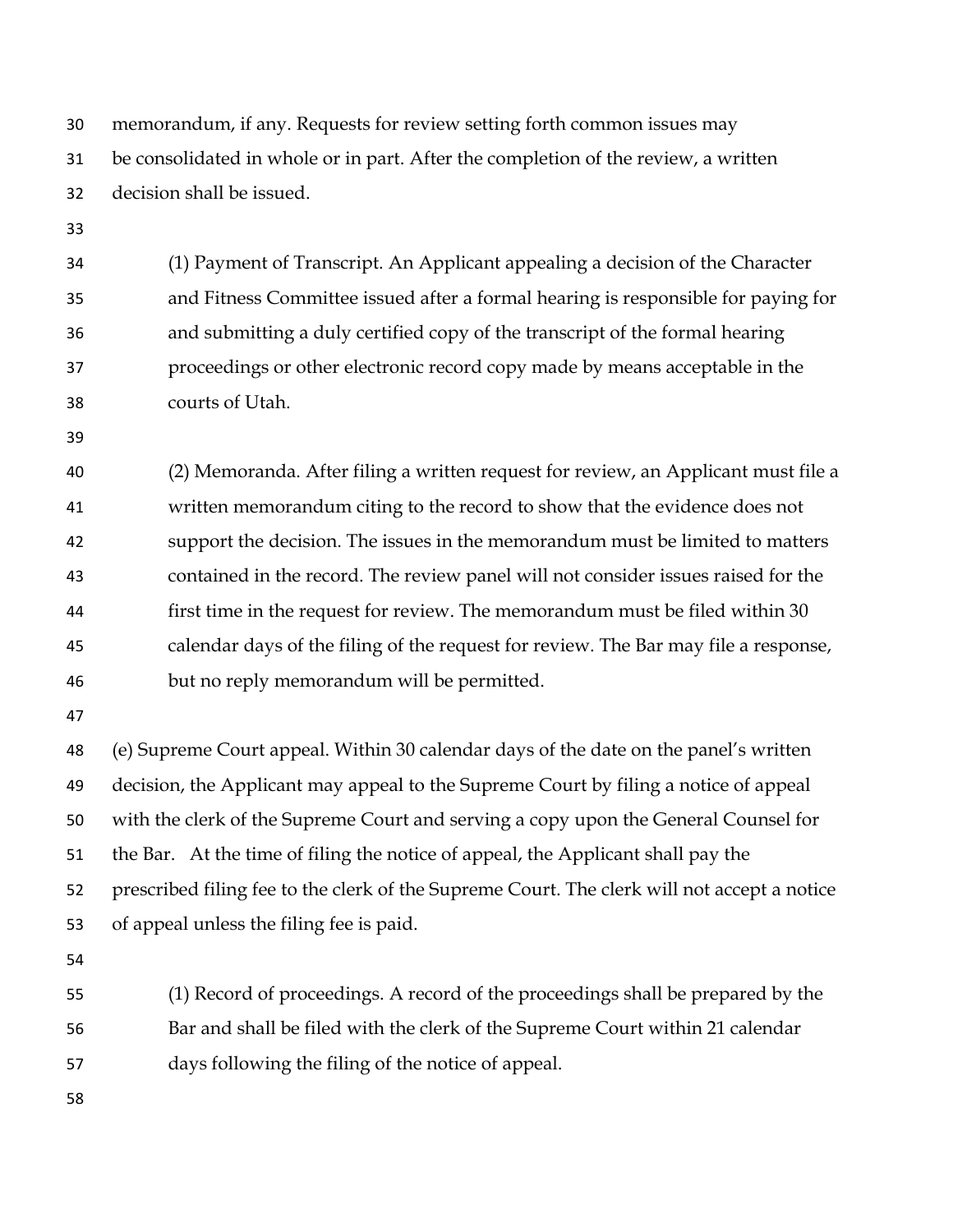| 59 | (2) Appeal petition. An appeal petition shall be filed with the Supreme Court 30     |
|----|--------------------------------------------------------------------------------------|
| 60 | calendar days after a record of the proceedings has been filed with the Supreme      |
| 61 | Court. The appeal petition shall state the name of the petitioner and shall          |
| 62 | designate the Bar as respondent. The appeal petition must contain the following:     |
| 63 |                                                                                      |
| 64 | (A) a statement of the issues presented and the relief sought;                       |
| 65 |                                                                                      |
| 66 | (B) a statement of the facts necessary to an understanding of the issues             |
| 67 | presented by the appeal;                                                             |
| 68 |                                                                                      |
| 69 | (C) the legal argument supporting the petitioner's request; and                      |
| 70 |                                                                                      |
| 71 | (D) a certificate reflecting service of the appeal petition upon the General         |
| 72 | Counsel.                                                                             |
| 73 |                                                                                      |
| 74 | (3) Format of appeal and response petitions. Except by permission of the Court,      |
| 75 | the appeal petition and the Bar's response shall contain no more than 14,000         |
| 76 | words or, if it uses a monospaced face, it shall contain no more than 1,300 lines of |
| 77 | text.                                                                                |
| 78 |                                                                                      |
| 79 | (4) Response petition. Within 30 calendar days after service of the appeal petition  |
| 80 | on the Bar, the Bar, as respondent, shall file its response with the clerk of the    |
| 81 | Supreme Court. At the time of filing a copy of the response shall be served upon     |
| 82 | the petitioner. No reply memorandum will be permitted. The petitioner may file       |
| 83 | a reply brief. A reply brief must be limited to responding to the facts and          |
| 84 | arguments raised in the Bar's response.                                              |
| 85 |                                                                                      |